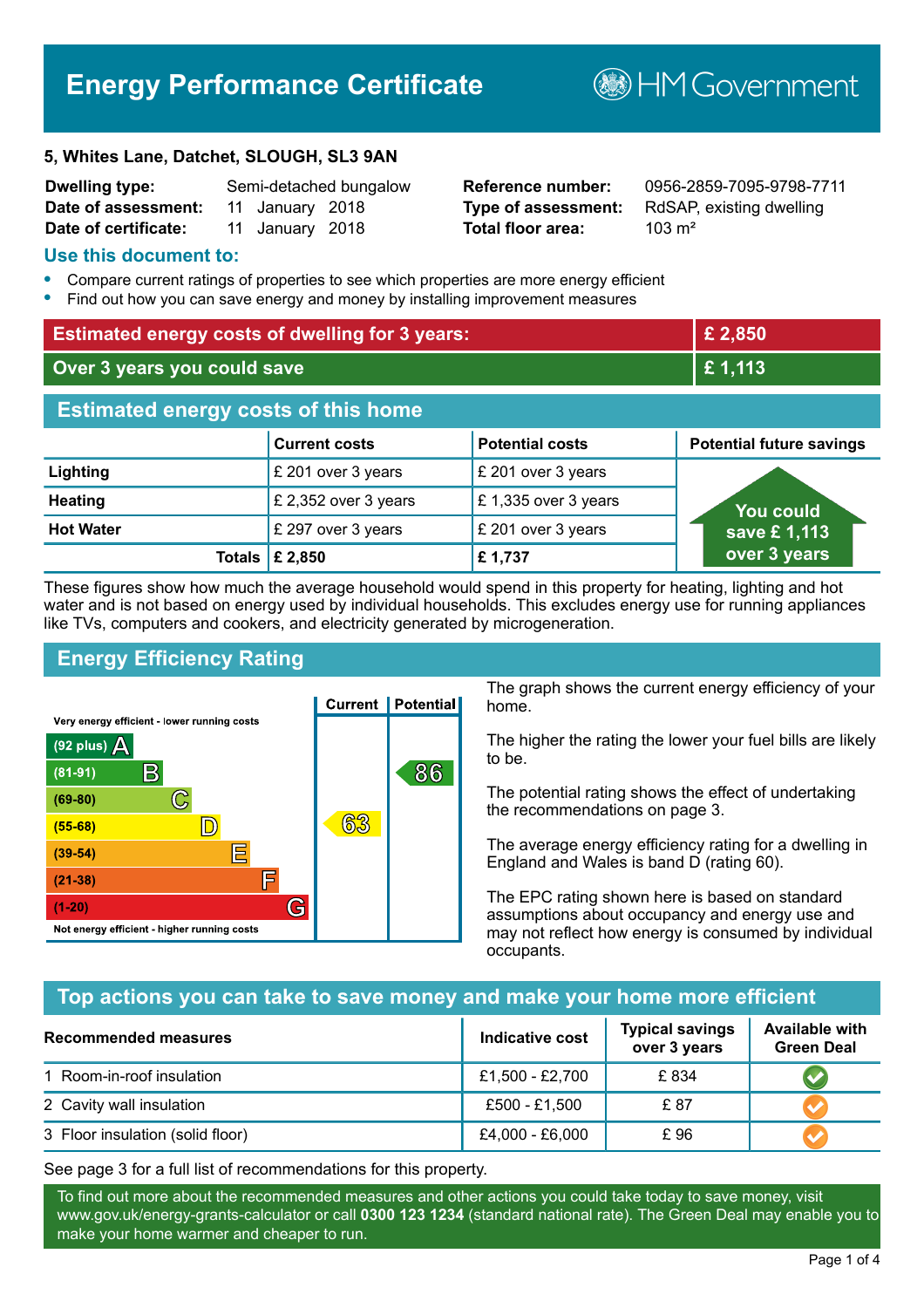# 5, Whites Lane, Datchet, , SLOUGH, SL3 9AN 11 January 2018 RRN: 0956-2859-7095-9798-7711

**Energy Performance Certificate**

## **Summary of this home's energy performance related features**

| <b>Element</b>        | <b>Description</b>                             | <b>Energy Efficiency</b> |
|-----------------------|------------------------------------------------|--------------------------|
| Walls                 | Cavity wall, as built, no insulation (assumed) | ★★☆☆☆                    |
| Roof                  | Roof room(s), limited insulation (assumed)     | ★★☆☆☆                    |
| Floor                 | Solid, no insulation (assumed)                 |                          |
| Windows               | Fully double glazed                            | ★★★☆☆                    |
| Main heating          | Boiler and radiators, mains gas                | ★★★★☆                    |
| Main heating controls | Programmer and room thermostat                 | ★★★☆☆                    |
| Secondary heating     | None                                           |                          |
| Hot water             | From main system                               | ★★★★☆                    |
| Lighting              | Low energy lighting in all fixed outlets       | *****                    |

Current primary energy use per square metre of floor area: 246 kWh/m² per year

The assessment does not take into consideration the physical condition of any element. 'Assumed' means that the insulation could not be inspected and an assumption has been made in the methodology based on age and type of construction.

See addendum on the last page relating to items in the table above.

#### **Low and zero carbon energy sources**

Low and zero carbon energy sources are sources of energy that release either very little or no carbon dioxide into the atmosphere when they are used. Installing these sources may help reduce energy bills as well as cutting carbon. There are none provided for this home.

# **Your home's heat demand**

For most homes, the vast majority of energy costs derive from heating the home. Where applicable, this table shows the energy that could be saved in this property by insulating the loft and walls, based on typical energy use (shown within brackets as it is a reduction in energy use).

| <b>Heat demand</b>           | <b>Existing dwelling</b> | Impact of loft<br>insulation | Impact of cavity<br>wall insulation | Impact of solid<br>wall insulation |
|------------------------------|--------------------------|------------------------------|-------------------------------------|------------------------------------|
| Space heating (kWh per year) | 15.030                   | (99)                         | (517)                               | N/A                                |
| Water heating (kWh per year) | 2,185                    |                              |                                     |                                    |

You could receive Renewable Heat Incentive (RHI) payments and help reduce carbon emissions by replacing your existing heating system with one that generates renewable heat, subject to meeting minimum energy efficiency requirements. The estimated energy required for space and water heating will form the basis of the payments. For more information, search for the domestic RHI on the www.gov.uk website.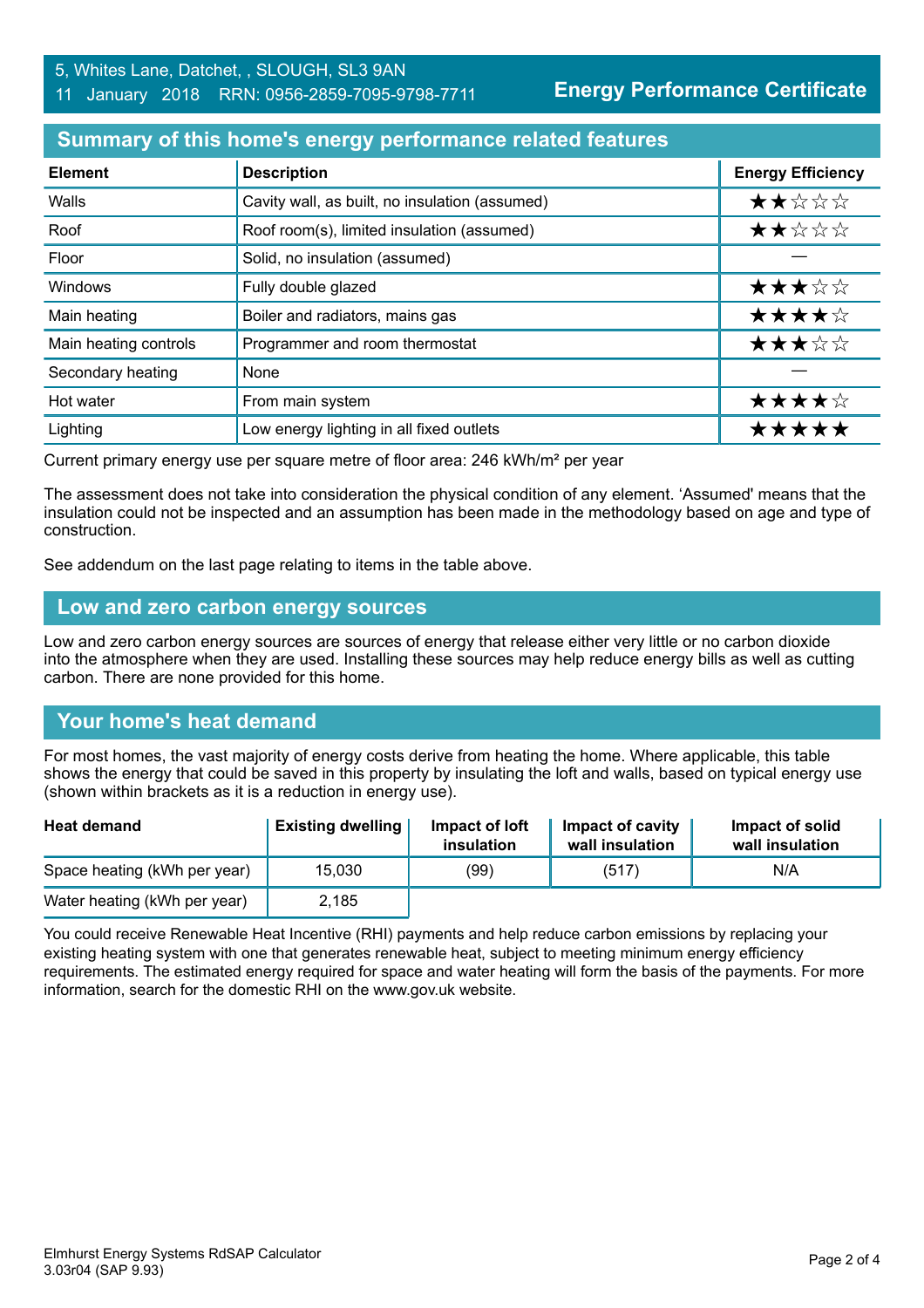## 5, Whites Lane, Datchet, , SLOUGH, SL3 9AN 11 January 2018 RRN: 0956-2859-7095-9798-7711

# **Recommendations**

The measures below will improve the energy performance of your dwelling. The performance ratings after improvements listed below are cumulative; that is, they assume the improvements have been installed in the order that they appear in the table. Further information about the recommended measures and other simple actions you could take today to save money is available at www.gov.uk/energy-grants-calculator. Before installing measures, you should make sure you have secured the appropriate permissions, where necessary. Such permissions might include permission from your landlord (if you are a tenant) or approval under Building Regulations for certain types of work.

Measures with a green tick  $\bullet$  may be supported through the Green Deal finance. If you want to take up measures with an orange tick **th** through Green Deal finance, be aware you may need to contribute some payment up-front.

| <b>Recommended measures</b>        | <b>Indicative cost</b> | <b>Typical savings</b><br>per year | <b>Rating after</b><br>improvement | <b>Green Deal</b><br>finance |
|------------------------------------|------------------------|------------------------------------|------------------------------------|------------------------------|
| Room-in-roof insulation            | £1,500 - £2,700        | £ 278                              | C73                                | $\blacktriangledown$         |
| Cavity wall insulation             | £500 - £1,500          | £ 29                               | C74                                | $\blacktriangledown$         |
| Floor insulation (solid floor)     | £4,000 - £6,000        | £ 32                               | C75                                |                              |
| Solar water heating                | £4,000 - £6,000        | £ 32                               | C77                                |                              |
| Solar photovoltaic panels, 2.5 kWp | £5,000 - £8,000        | £ 298                              | <b>B86</b>                         |                              |

## **Alternative measures**

There are alternative measures below which you could also consider for your home.

**•** External insulation with cavity wall insulation

# **Opportunity to benefit from a Green Deal on this property**

Green Deal Finance allows you to pay for some of the cost of your improvements in instalments under a Green Deal Plan (note that this is a credit agreement, but with instalments being added to the electricity bill for the property). The availability of a Green Deal Plan will depend upon your financial circumstances. There is a limit to how much Green Deal Finance can be used, which is determined by how much energy the improvements are estimated to **save** for a 'typical household'.

You may be able to obtain support towards repairs or replacements of heating systems and/or basic insulation measures, if you are in receipt of qualifying benefits or tax credits. To learn more about this scheme and the rules about eligibility, call the Energy Saving Advice Service on **0300 123 1234** for England and Wales.